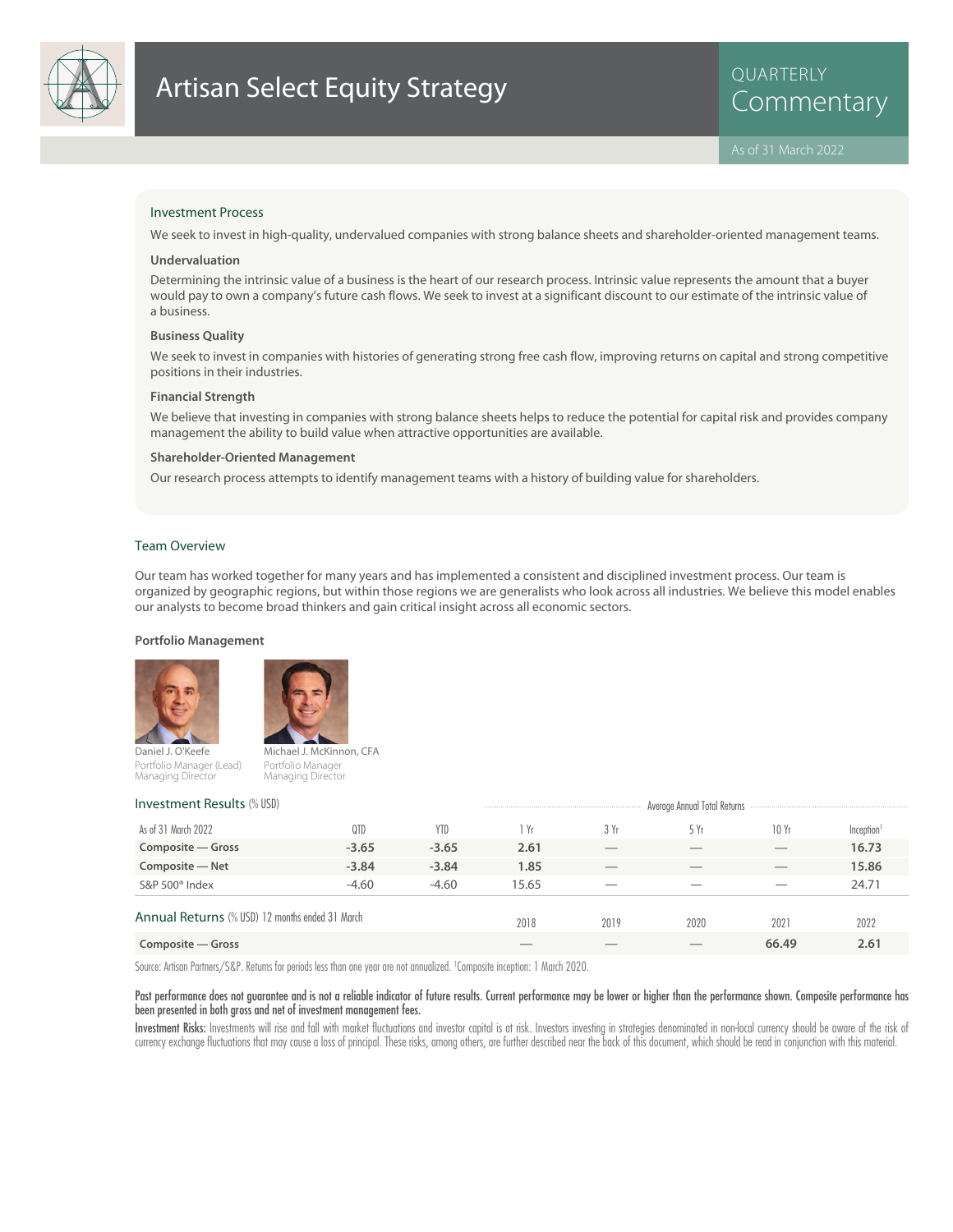

### Quarterly Commentary Artisan Select Equity Strategy **Artisan Select Equity Strategy**

#### Market Overview

We thought we might make it at least a few years without another crisis, but alas, it was not to be. Instead of looking forward to an expected post-COVID landscape of recovery and growth, we face a landscape scrambled by the Russian invasion of Ukraine.

Clearly, the humanitarian cost of the war is incalculable. The world has not seen such barbarism in Europe since Adolph Hitler, and Vladimir Putin's targeting of Ukrainian civilians recalls one of the bloodiest sieges in history, the Nazi siege of Stalingrad in Russia during World War II (WWII). That Putin called his invasion a "de-Nazification" exercise made the irony even more bitter. The direct global economic impact of the invasion, however, is modest. Russian GDP prior to the war was \$1.5trillion, less than one-tenth of the US. Most global businesses have some modest exposure to Russia, typically 1%-2% of revenue, in our experience. Ukraine is even less significant. The collapse of the Russian and Ukraine economies is therefore not particularly painful to either the global economy or to diversified businesses such as the ones we own. The derivative impacts, however, are significant.

They are felt foremost in the energy markets. Russia is one of the largest producers of oil and gas in the world. And Europe depends on Russian gas for its energy needs. European members of the Organisation for Economic Co-operation and Development (OECD) consume 74% of Russia's gas exports. Among them, Germany imports a third of its crude oil and 66% of its gas from Russia. Italy depends on Russia for 43% of its gas supply. Europe is scrambling to find alternatives to Russian energy, including accelerating construction of liquified natural gas (LNG) terminals to allow imports by ship rather than via Russian pipelines. Unfortunately, LNG terminals take a long time to build, and terminals themselves will not solve the problem. There simply is not enough gas coming out of the ground (outside of Russia), and more of it is needed before LNG can be made available to Europe.

Pressure to shut off the flow of Russian gas is mounting on Europe and Germany in particular. A shutoff is tempting on humanitarian and geopolitical grounds, because it would deprive Putin of the hard currency cash flow he needs to fund his war. But it would be disastrous for Germany, Europe and the global economy. Factories would shut down for lack of power. Homes would go unheated. Absent a wider war in Europe, an energy shortage is likely the biggest immediate economic risk posed by the war. Energy security has suddenly become an existential issue, and many governments are scrambling to reconcile their desire to eliminate fossil fuels and reduce CO2 emissions with the reality that cheap and plentiful fossil fuels are essential to prosperity and social harmony. In the medium term, the two are likely irreconcilable.

Then there is China. Prior to the invasion, China and Russia declared a "no limits" partnership and promised to collaborate more together against the West. The two countries share the same objective: build a

strategic alternative to the Western vision of human rights and democracy. Russia's invasion of Ukraine now puts China and the West in a dangerous position. Support Russia overtly and China risks provoking the same punishing sanctions levelled against Russia. As a result of those sanctions, Russia is essentially severed from the global economy—with the exception of energy supply. Russia's foreign currency reserves have been frozen, and Russia cannot access hundreds of billions of dollars in hard currency it needs to fight the war and support its economy. Russia is now a pariah state, cut off from Western trade, goods, services and investment. Within a matter of weeks, Russia reverted to the Soviet-era economy of the 1980s. It is essentially Cuba but with nuclear weapons and gas reserves.

China will not want to follow this path and is therefore engaged in a precarious geopolitical balancing act. Its economy is deeply integrated with the Western world. China traded \$709 billion in goods with Europe and \$559 billion with the US in 2020. Should those economic ties be severed, the impact on China as well as Europe and the US would be catastrophic—undoing decades of global economic development in a single stroke.

While many have drawn parallels between China and Russia, we think the comparison stops at their mutual self interest in restraining the US as the global superpower. Russia and China are very different. Russia is a kleptocracy with a political and economic system built on the patronage of oligarchs—individuals anointed by Putin to oversee sections of the Russian economy who then extract wealth for themselves and Putin through their oversight. This central nervous system of incentives maintains the current system of government and prevents the Russian economy from becoming deep or wide. The country is largely dependent on oil and gas, which makes up about 39% of government revenue.

China, on the other hand, is an economic powerhouse. Its manufacturing base is deeply engrained in the supply chains of the global economy, and its enormous and growing middle class draws trade and foreign direct investment from around the world. Agree with its model of government or not, China is nothing short of an economic miracle. The country's economic management has arguably lifted more people out of poverty in a shorter period of time than any other in history. We believe China will manage its strategic position very carefully—support Russia as little as it can to avoid provoking Western economic sanctions but enough to present itself as a counterweight to American influence.

We can be sure, however, that China's economic planning for the next decades will include efforts to insulate itself from the West's economic dominance. Given China's aspirations for Taiwan, vulnerability to retaliatory economic sanctions is an enormous strategic risk for China. And the confiscation of Russia's US dollar reserves will have created enormous angst in Beijing, given it is the largest holder of US dollar reserves. The COVID-19 crisis opened the world's eyes to the importance of controlling supply chains and key industries such as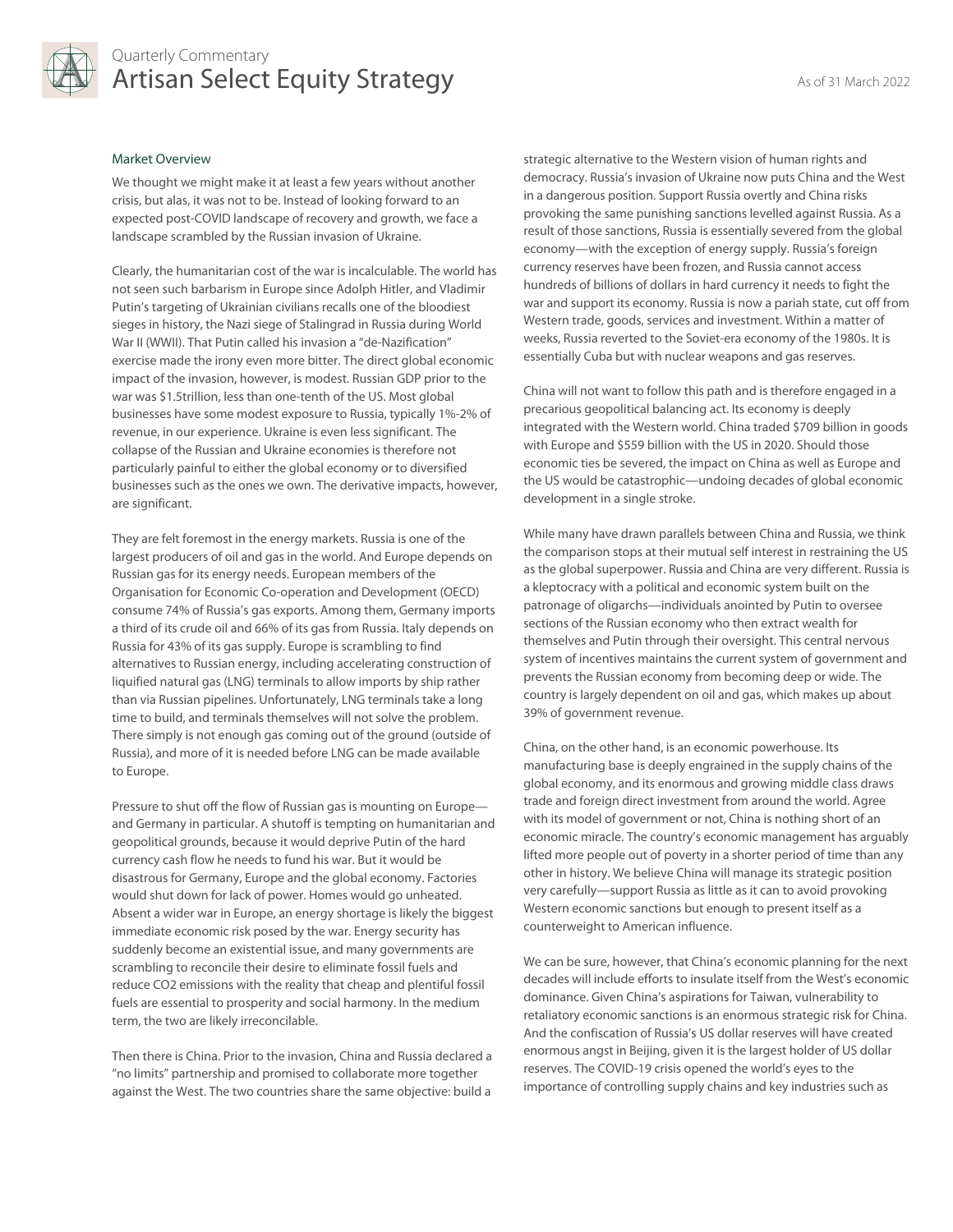semiconductor manufacturing. The war in Ukraine has only created greater urgency on these points. If the pandemic started to close the door on the era of globalization that characterized the last few decades, the war in Ukraine slammed the door shut. The era of globalization is almost certainly dead.

#### There are arguably other postscripts to be written.

The era of secularly falling interest rates and central bank money printing may also be winding down. Inflation was already a serious issue, and the war in Ukraine has made it worse. The war is disrupting the energy economy, but it is also disrupting the world's food supply as Russia and Ukraine are two of the largest exporters of grain to the world. Inflation is at a 40-year high in the US with no sign of falling. Interest rates have gone up, and quantitative easing is shifting toward quantitative tightening. The 10-year US Treasury yield has jumped from 1.6% in January to 2.6% as we write. The Fed is signaling significant interest rate increases throughout 2022 and that it will soon begin to shrink its balance sheet after more than ten years of staggering expansion. But with an expected fed funds rate of 2.8% by end of 2022 and inflation running somewhere between 5%-10%, monetary conditions can hardly be considered tight. Indeed, the 10 year US Treasury yield is merely back to where it was in 2018, though inflation is roughly four times higher. It seems surreal to even write that current inflation levels have just barely driven the yields of most European government bonds out of negative territory.

How central banks in the developed world manage the tightening cycle is of enormous consequence. On the one hand, inflation seems out of control and likely needs to be addressed by rate increases and central bank balance sheet reduction. On the other hand, government balance sheets in the developed world have reached levels not seen since WWII, leaving few levers available to quickly reduce spending, deficits and debt. Even modest interest rate increases will have an impact on government deficits, crowding out other forms of spending and further increasing debt levels absent painful fiscal adjustments. At the same time, inflation also drives up government spending as it increases the cost of auto-pilot entitlement spending such as Social Security in the US. Facing the risk of runaway inflation on one side and fiscal pain on the other, central banks are walking a razor's edge. Our assumption is always that policy makers almost always choose what is easy over what is sound. But we see no easy path for democratically elected governments to navigate the current monetary and fiscal conundrum. What is easier—letting inflation run in order to reduce debt in real terms, or raising rates to a level that may bust budgets and push economies into recession? We do not know. The history of monetary economics is one of innovation and necessity, and we are the audience awaiting the next act. The good news is consumers in the developed world are in relatively good shape, with strong balance sheets and a strong desire to spend after two years of COVID-induced suppression. The current economy is very strong. And who knows? Perhaps the surge of inflation will ebb and the policy consequences will be de-risked.

Today's landscape also turns the world's attention to environmental, social and governance (ESG)—a movement advocating that ESG considerations should weigh heavily in investment decisions and capital allocation. The popularity of ESG is evidenced by the tremendous growth in ESG-themed assets, which have increased by 270% over the past five years. Part of this framework is entirely noncontroversial. For example, if a business faces environmental risks or opportunities, any fundamentally oriented investor should weigh them alongside other considerations. Government policies that incentivize clean energy are clearly an opportunity for some businesses and a risk for others, namely oil and gas companies. That corporate governance is an important consideration for any investor is also non-controversial. Social considerations are harder to define, but we would include legal, regulatory and community relations as factors that can impact investment outcomes.

But the world of ESG can blur the lines between basic risk and reward investment considerations and the realm of highly personal values. For example, many ESG-oriented investors exclude oil and gas from their portfolios because burning fossil fuels contributes to global warming and is therefore an immense social harm. Oil and gas is one of the most persistently underweighted areas by ESG investors. Some ESG investors may include oil and gas in their portfolios but only if the companies have a strategic commitment to reducing their carbon emissions, which one could argue is a commitment to exit the oil and gas business eventually. These convictions are reasonable, but it must be said they are values-based. For example, the question of the social good of the fossil fuel business can be viewed from many angles. On the one hand, fossil fuels generate emissions that are damaging to the environment. On the other hand, fossil fuels contribute enormously to the economy, public welfare and social good. Without fossil fuels, we could not farm, bring food to market, heat our homes and offices and clothe ourselves. Moreover, currently sky-rocketing oil and gas prices are causing enormous pain to poor and middle-class consumers around the world. Some must choose between heating their homes and paying for groceries. Current investment levels in fossil fuels are simply not enough to meet current demand, contributing to the high cost of gasoline and heating fuels. One could argue, therefore, that an increase in fossil fuel investment is needed to help maintain social harmony. Viewed from this angle, fossil fuel investment is a moral and social imperative. How one weighs such seemingly conflicting perspectives is a complex process, and ultimately one that reflects an individual's value system.

We can make similar observations about defense companies, another sector frequently underweighted by ESG investors. In the latest draft of the highly influential EU taxonomy—a classification system of activities contributing to the social good—defense companies were classified alongside tobacco and gambling as damaging to the social good. It is not difficult to understand the impulse behind this classification. Weapons are instruments of war and death as the blood-soaked battlefields of history so testify. But one's viewpoint on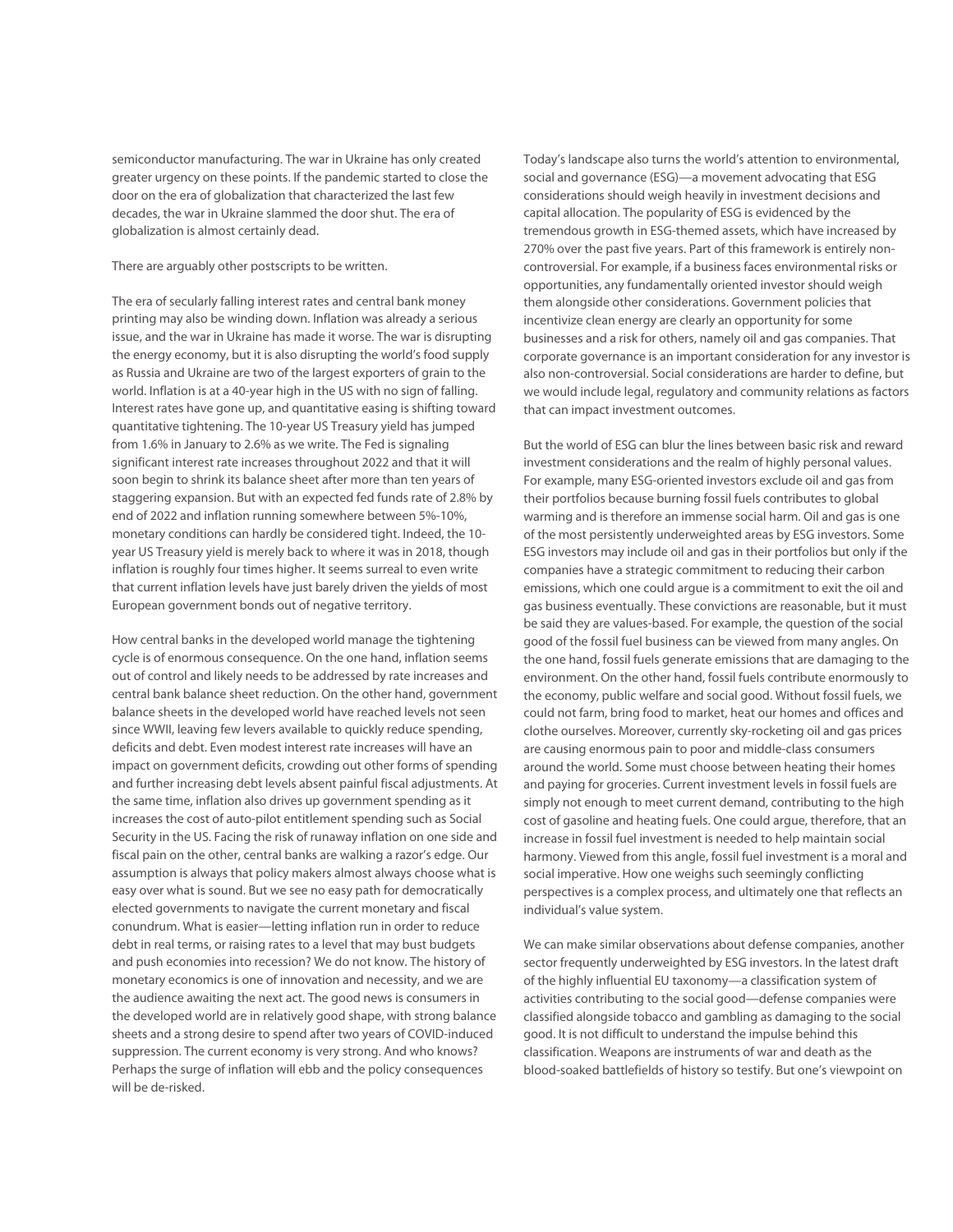the social value of the defense industry will depend on perspective. The Ukrainians will argue that the Javelin missile has made the difference in their ability to defend against Russian aggression. Indeed, it is this very perspective that has led to calls to rewrite the EU taxonomy to reclassify defense companies as socially desirable. This perspective has also led to pledges by European governments to significantly increase their defense budgets after years of stagnation and decline. They are, to be blunt, afraid for their lives in the face of Russian aggression.

For investors and fiduciaries such as ourselves, the question is this: If we are to make investment decisions based on personal values, whose personal values will we use? Dan O'Keefe's? Michael McKinnon's? Those of Client A or those of Client B?

For a time, these questions could be avoided. For almost a decade, shares in oil and gas companies as well as defense companies underperformed the market persistently. In contrast, the shares of information technology and software-related businesses massively outperformed the market. Most of them score very highly on ESG metrics, though we would argue this relationship is coincidental rather than causal. As a result, the difficult values-based questions around oil and gas and defense could be ignored because there was no performance penalty to be paid. But as a result of persistent underinvestment in exploration and production, combined with continued strong demand, oil and gas prices have skyrocketed and returns on equity and capital have increased. Share prices have followed. Over the past year, oil and gas is one of the best performing sectors in the world. The war in Ukraine has virtually guaranteed that governments will increase defense budgets. Share prices of defense companies have followed and are up significantly this year in a down market.

Today, the difficult questions for ESG are much harder to ignore.

#### Portfolio Discussion

Lingering COVID-19, surging inflation and a war in Ukraine cast a pall over markets this past quarter. The S&P 500® Index crossed the magical line into correction territory in early March but bounced back to close down 5% for the quarter. The S&P was dragged down by expensive IT shares as investors contemplated a decade of uninterrupted share price outperformance, record valuations and the impact of inflation and rising rates on investor tolerance for high multiples. Other developed world stock markets fared a little better in local currency terms as they tend to be biased toward "value" stocks, which generally did better than growth. Translated back into dollars, however, international markets did as poorly or worse than the US as international currencies generally depreciated against the US dollar. We believe this is due to the expectation that rates rise faster in the US than Europe. Surprisingly, the European Central Bank seems reluctant to raise rates even as inflation spreads. The Fed, on the other hand, has made it clear rates are going up.

Bonds fared much worse, as 10-year US Treasury notes sank 7% and 30-year US Treasury bonds were down 11%. With inflation running at high single digits or higher, current prices on government bonds look like a guarantee of capital loss. Unsurprisingly, what is fixed income investors' pain has been commodity investors' gain. As we mentioned in the prior section, the current environment is rocket fuel for oil and gas shares. Strong demand and uncertainty around future supply created by underinvestment in exploration and production and a war in Ukraine—led to a strong oil price and of course strong share prices.

Our best performers this quarter were Berkshire Hathaway, American Express and Alleghany.

Berkshire Hathaway's shares climbed 18%. Berkshire is a conglomerate with a large pile of cash and securities, as well as a number of operating companies. The largest contributors to earnings are manufacturing, railroads, insurance and utilities. The earnings performance of the business has been good. Berkshire's 2021 earnings excluding performance of the investment portfolio were 11% above 2019 levels. In addition, its financial strength is attractive in the current environment.

American Express' shares were up nearly 15%. Credit quality has remained resilient and, importantly, its core client base has continued spending through the COVID-19 crisis. Though this is in part cyclical with the pandemic having shifted purchase activity online for a time, structurally, consumers have also been migrating payments from cash and checks to electronic. Interestingly, American Express' marketing initiatives with millennials have proven very successful, demonstrating that its value proposition is appealing outside of what has historically been an older, affluent card member base. And finally, American Express is well positioned for inflationary environments. Its fee income is a function of the dollar volume of spend that flows through its network, and as that dollar value increases in nominal terms, so does its profit stream.

Alleghany is a recent purchase and was our third-best performer this quarter. After we wrote about Alleghany in the fourth quarter of last year, the value of this stock also caught the attention of revered value investor Warren Buffett at Berkshire Hathaway, which offered to buy Alleghany at \$848 per share. Alleghany's shares gained 27% during the quarter on the news. The transaction is expected to close, as Berkshire has plenty of cash to finance the bid and no other bidders seem likely to emerge. Unsurprisingly, the price offered by Berkshire is slightly below our estimate of intrinsic value. Berkshire tends to acquire businesses at about fair value, whereas other acquirers typically pay above fair value.

Our worst performers this quarter were Meta Platforms (formerly Facebook), Axalta Coatings and HeidelbergCement.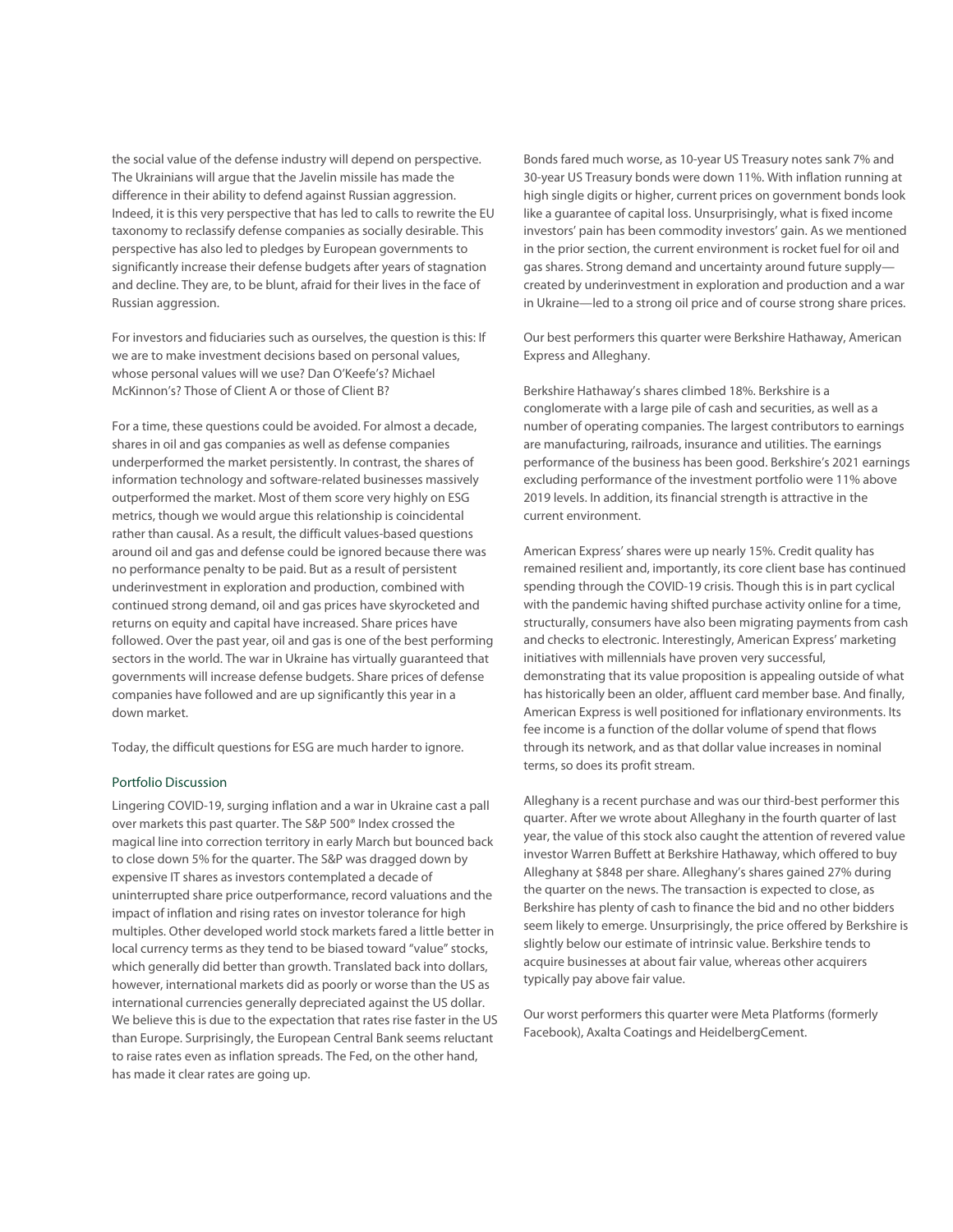Meta shares declined 34% during the quarter. The company is facing several headwinds that are slowing growth this year. Four main issues surfaced during its recent earnings results: 1) slowing user growth, 2) competition from TikTok, 3) negative mix shift and 4) a decrease in the effectiveness of its advertising products due to Apple's privacy policy changes. Let's discuss them each.

The concern over a slowing user base is largely misplaced. While daily users of Facebook were down 0.1% versus the prior quarter, the daily users across Meta's entire family of apps (including WhatsApp, Instagram, etc.) were up. As a whole, the ecosystem is still gaining users; pretty incredible given we are now lapping a period of intense user growth during the pandemic. And the user base is still 25% higher than it was prior to the pandemic—the monthly users across all of Meta's family of apps is over 3.5 billion. The future value of Meta cannot be based on the expectation for more user growth, which has matured. The growth needs to come from more monetization.

Competition from TikTok is a legitimate concern with both long-term and short-term implications. In the long term, TikTok is probably Meta's most relevant competitive threat (despite what the FTC asserts). While it is not technically a social network, it is competing for users' time and attention—which creates the ad inventory that drives the business model. Meta is responding by building a new product called Reels, which is essentially a copycat version of TikTok's viral video product. Given Meta's massive user base and vast technical resources, it will likely successfully create an ecosystem around short videos. However, the Reels product is not optimized for advertising yet, which means that as it drives traffic to this new product, it is creating adverse mix shift and a near-term headwind to advertising revenues. While focusing on the long term is the right thing to do, it is creating additional temporary pressure on revenue growth.

The last issue was Apple's privacy policy changes, which impaired Meta's ability to target and measure advertising on the iPhone. The company's estimated cost is \$10 billion in revenues this year, or 800bps of growth. Meta is investing billions to mitigate the impacts of these privacy changes. We have done extensive diligence to understand the impact. Our research suggests Meta is making progress, but it is far from clear whether it will be able to completely get back to where it was before the changes.

During the quarter, we added to our Meta position. Despite the headwinds, Meta is still an exceptionally high-quality business with remarkable growth potential. Its revenue grew 37% in 2021, and we expect it to grow double digits this year. Meta owns four of the six most widely used online platforms in the world, with 3.5 billion active monthly users. It operates in a secular growth market, its financial returns are excellent, and it has \$50 billion in net cash on the balance sheet. During the quarter, shares of Meta were available at 12X-13X earnings. We find Meta's combination of quality, growth and valuation exceptionally attractive.

Axalta declined 26% during the quarter, primarily due to the rising cost of raw materials. Axalta—and coatings businesses in general have historically been able to pass on inflation and protect margins. The current rate of input cost increases, however, is unprecedented and hinders Axalta's ability to raise prices faster than raw material inputs are rising. If input cost inflation moderates or levels, we expect price increases will get ahead of the curve and margins will recover. In addition to pricing-driven margin recovery, we believe Axalta has another lever to earnings growth. The company's automotive OEM coatings business remains depressed and should recover as automotive production recovers from supply chain-driven constraints. The shares are extremely cheap in our opinion, and we added aggressively to our position during the quarter.

HeidelbergCement was down 16% during the quarter. The shares seem to be inversely correlated with the oil price, as energy is a key raw material in the production of cement. Heidelberg is clearly facing input cost inflation, and the price increases it needs to recover from inflation will likely lag the pace of inflation. Cement consumption, however, is not particularly sensitive to pricing as it is a small portion of overall construction costs. We expect price increases to ultimately cover energy cost inflation. The shares are extremely cheap at a single-digit PE multiple. We added to our position.

#### ARTISAN CANVAS

Timely insights and updates from our investment teams and firm leadership Visit www.artisancanvas.com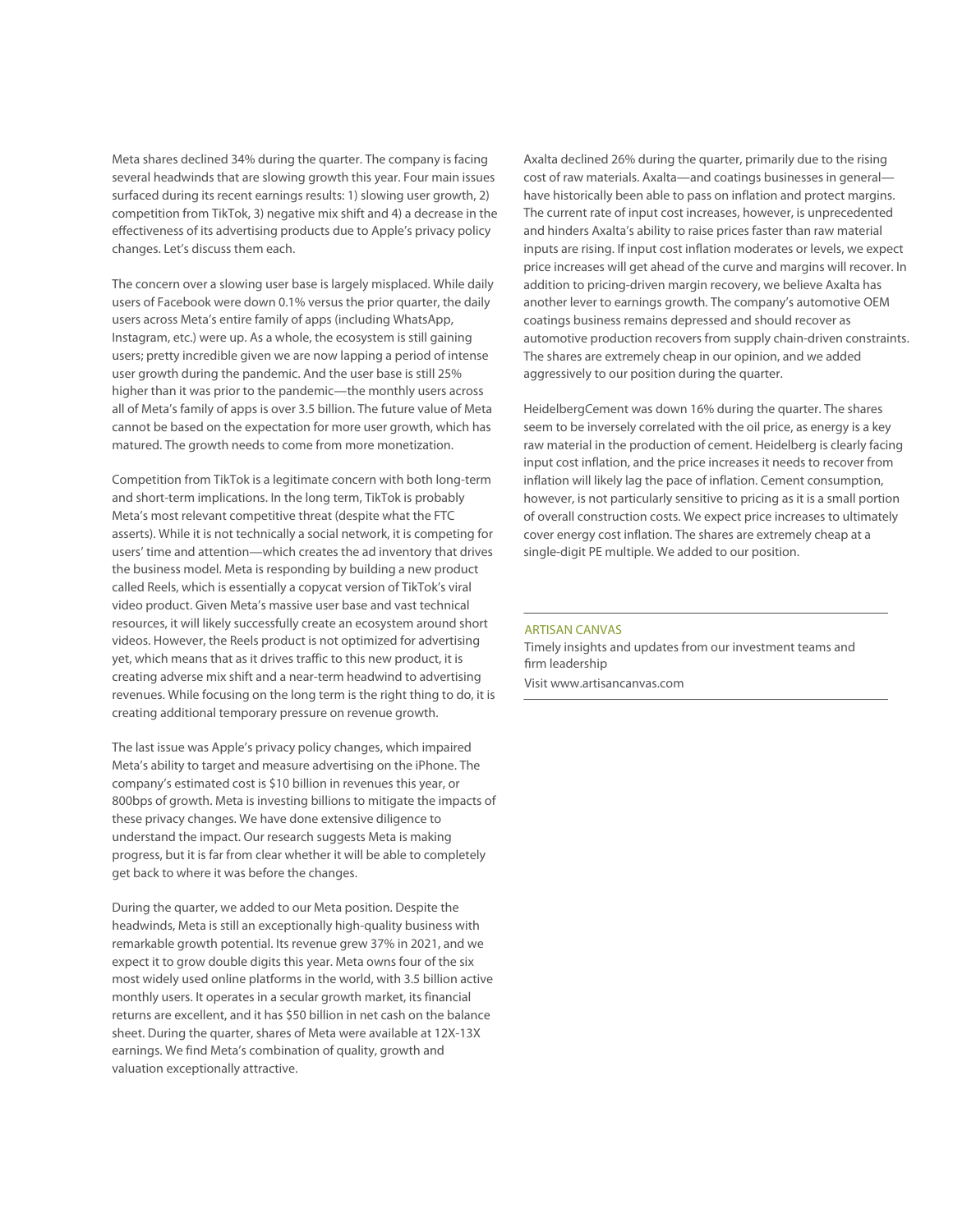#### **For more information:** Visit www.artisanpartners.com

Investment Risks: A non-diversified portfolio may invest a larger portion of assets in securities of a smaller number of issuers and performance of a single issuer may affect overall portfolio performance greater than in a diversified portfolio. Securities of small- and medium-sized companies tend to have a shorter history of operations, be more volatile and less liquid and may have underperformed securities of large companies during some periods. Value or growth securities may underperform other asset types during a given period. These risks, among others, are further described in Artisan Partners Form ADV, which is available upon request.

Unless otherwise indicated, the Artisan Strateav characteristics relate to that of an investment composite or a representative account mangaed within a composite. It is intended to provide a general illustration of the inv considerations used by Artisan Partners in managing that strategy. Individual accounts may differ, at times significantly, from the reference data shown due to varying account restrictions, fees and expenses, and since inc among others. Where applicable, this information is supplemental to, and not to be construed with, a current or prospective client's investment account information. References to individual security performance relate to a in the composite. Individual holding periods may differ.

Securities referenced may not be representative of all portfolio holdinas. Securities of the same issuer are agareagted to determine a holding's portfolio weight. Portfolio statistics calculations exclude outlier data and applicable attributes, such as private securities. Artisan Partners may substitute information from a related security if unavailable for a particular security. This material is as of the date indicated and is subject to c not sum due to rounding.

Attribution is used to evaluate the investment management decisions which affected the portfolio's performance when compared to a benchmark index. Attribution is not exact, but should be considered an approximation of the contribution of each of the factors considered.

Net-of-fees composite returns were calculated using the highest model investment advisory fees applicable to portfolios within the composite. Fees may be higher for certain pooled vehicles and the composite may include acc performance-based fees. All performance results are net of commissions and transaction costs, and have been presented gross and net of investment advisory fees. Dividend income is recorded net of foreign withholding taxes or as soon after the ex-dividend date as the information becomes available to Artisan Partners. Interest income is recorded on the accrual basis. Performance results for the Index include reinvested dividends and are prese withholding taxes but, unlike the portfolio's returns, do not reflect the payment of sales commissions or other expenses incurred in the purchase or sale of the securities included in the indices. S&P 500® Index measures t US companies focused on the large-cap sector of the market. All single country returns are net returns based on MSCI country indices. The index (es) are unmanaged; include net reinvested dividends; do not reflect fees or e available for direct investment.

The S&P 500® ("Index") is a product of S&P Dow Jones Indices LLC ("S&P DJI") and/or its affiliates and has been licensed for use. Copyright © 2022 S&P Dow Jones Indices LLC, a division of S&P Global, Inc. All rights reserv Redistribution or reproduction in whole or in part are prohibited without written permission of S&P Dow Jones Indices LLC. S&P® is a registered trademark of S&P Global and Dow Jones® is a registered trademark of Dow Jones Holdings LLC ("Dow Jones"). None of S&P DJI, Dow Jones, their affiliates or third party licensors makes any representation or warranty, express or implied, as to the ability of any index to accurately represent the asset c that it purports to represent and none shall have any liability for any errors, omissions, or interruptions of any index or the data included therein.

The Global Industry Classification Standard (GICS®) is the exclusive intellectual property of MSCI Inc. (MSCI) and Standard & Poor's Financial Services, LLC (S&P). Neither MSCI, S&P, their affiliates, nor any of their thir Parties") makes any representations or warranties, express or implied, with respect to GICS or the results to be obtained by the use thereof, and expressly disclaim all warranties, including warranties of accuracy, complet and fitness for a particular purpose. The GICS Parties shall not have any liability for any direct, indirect, special, punitive, consequential or any other damages (including lost profits) even if notified of such damages.

This summary represents the views of the portfolio manager as of 31 Mar 2022. Those views and portfolio holdings are subject to change and Artisan Partners disclaims any obligation to advise investors of such changes. The portfolio holdings does not constitute a recommendation of any individual security. For a complete list of holdings by contribution to the strategy, refer to the Contributors to Return chart.

Price-to-Earnings (P/E) is a valuation ratio of a company's current share price compared to its per-share earnings. Return on Eauity (ROE) is a profitability ratio that measures the amount of net income returned as a perce shareholders' equity. Return on Capital (ROC) is a measure of how effectively a company uses the money (borrowed or owned) invested in its operations.

This material is provided for informational purposes without regard to your particular investment needs and shall not be construed as investment or tax advice on which you may rely for your investment decisions. Investors financial and tax adviser before making investments in order to determine the appropriateness of any investment product discussed herein. In no event shall Artisan Partners have any liability for direct, indirect, special, consequential (including, without limitation, lost profits) losses or any other damages resulting from the use of this material.

Artisan Partners Limited Partnership (APLP) is an investment adviser registered with the U.S. Securities and Exchange Commission (SEC). Artisan Partners UK LLP (APUK) is authorized and regulated by the Financial Conduct Au registered investment adviser with the SEC. APEL Financial Distribution Services Limited (AP Europe) is authorized and regulated by the Central Bank of Ireland. APLP, APUK and AP Europe are collectively, with their parent referred to as Artisan Partners herein. Artisan Partners is not registered, authorised or eligible for an exemption from registration in all jurisdictions. Therefore, services described herein may not be available in certa does not constitute an offer or solicitation where such actions are not authorised or lawful, and in some cases may only be provided at the initiative of the prospect. Further limitations on the availability of products or may be imposed.

This material is only intended for investors which meet qualifications as institutional investors as defined in the applicable jurisdiction where this material is received, which includes only Professional Clients or Eligi the Markets in Financial Instruments Directive (MiFID) where this material is issued by APUK or AP Europe. This material is not for use by retail investors and may not be reproduced or distributed without Artisan Partners'

In the United Kingdom, issued by APUK, 25 St. James's St., Floor 3, London SW1A 1HA, registered in England and Wales (LLP No. OC351201). Registered office: Reading Bridge House, Floor 4, George St., Reading, Berkshire RG1 Ireland, issued by AP Europe, Fitzwilliam Hall, Fitzwilliam Pl, Ste. 202, Dublin 2, D02 T292. Registered office: 70 Sir John Rogerson's Quay, Dublin 2, D02 R296 (Company No. 637966).

Australia: This material is directed at wholesale clients only and is not intended for, or to be relied upon by, private individuals or retail investors. Artisan Partnes Australia Pty Ltd is a representative of APLP (ARBN (ARBN 603 522 649). APLP and APUK are respectively regulated under US and UK laws which differ from Australian laws and are exempt from the requirement to hold an Australian financial services license under the Australian Act 2001 in respect to financial services provided in Australia.

Canada: This material is distributed in Canada by APLP and/or Artisan Partners Distributors LLC, which conduct activities in Canada under exemptions from the dealer, portfolio manager and investment fund manager registrati applicable Canadian securities laws. This material does not constitute an offer of services in circumstances where such exemptions are not available. APLP advisory services are available only to investors that quality as " applicable Canadian securities laws.

© 2022 Artisan Partners. All rights reserved.

For Institutional Investors – Not for Onward Distribution